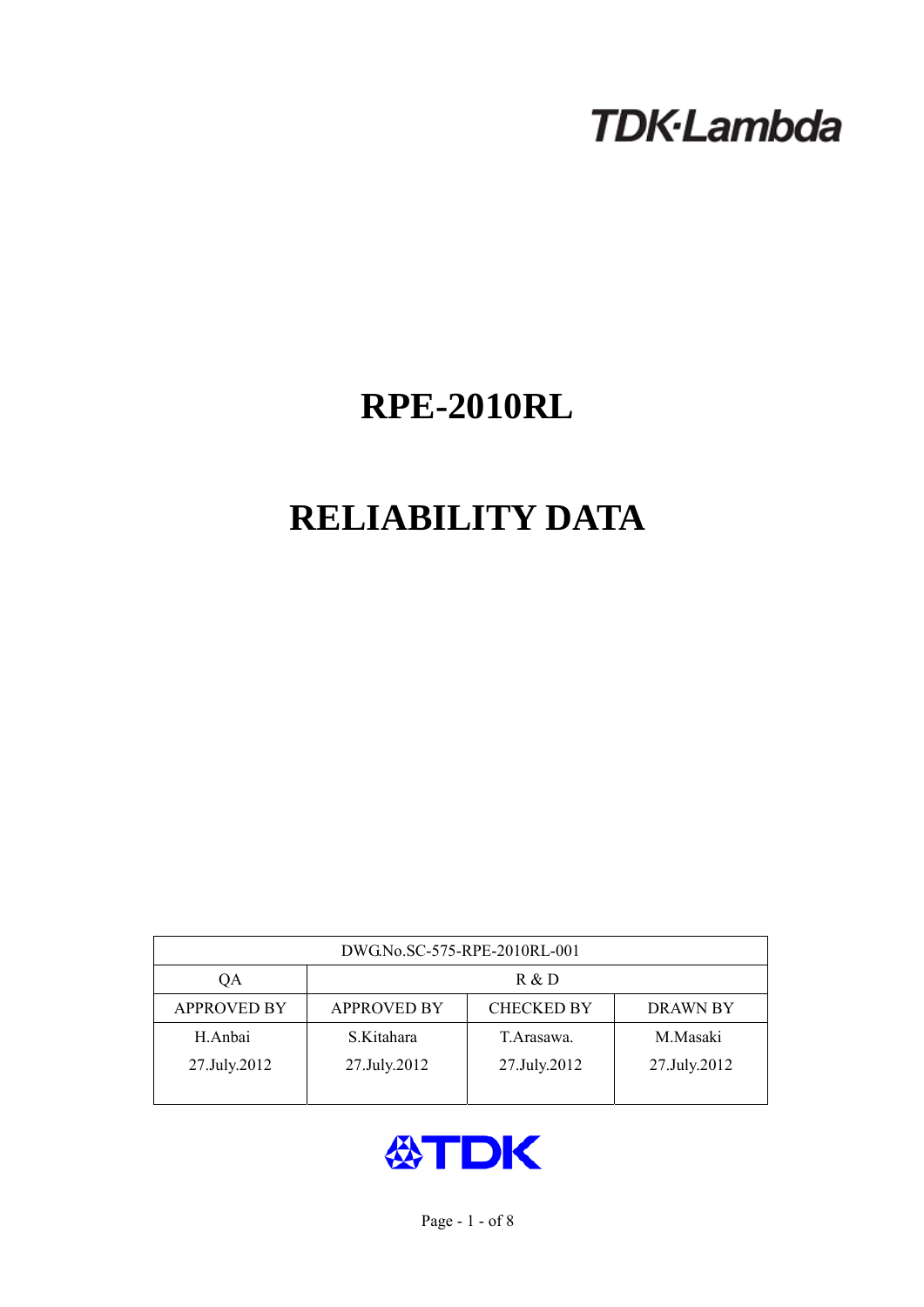## INDEX

|                                     | Page   |
|-------------------------------------|--------|
| 1. Calculated Values of MTBF        | Page-3 |
| 2. Vibration Test                   | Page-4 |
| 3. Heat Cycle Test                  | Page-5 |
| 4. Humidity Test                    | Page-6 |
| 5. High Temperature Resistance Test | Page-7 |
| 6. Low Temperature Storage Test     | Page-8 |

The following data are typical values. As all units have nearly the same characteristics, the data to be considered as ability values.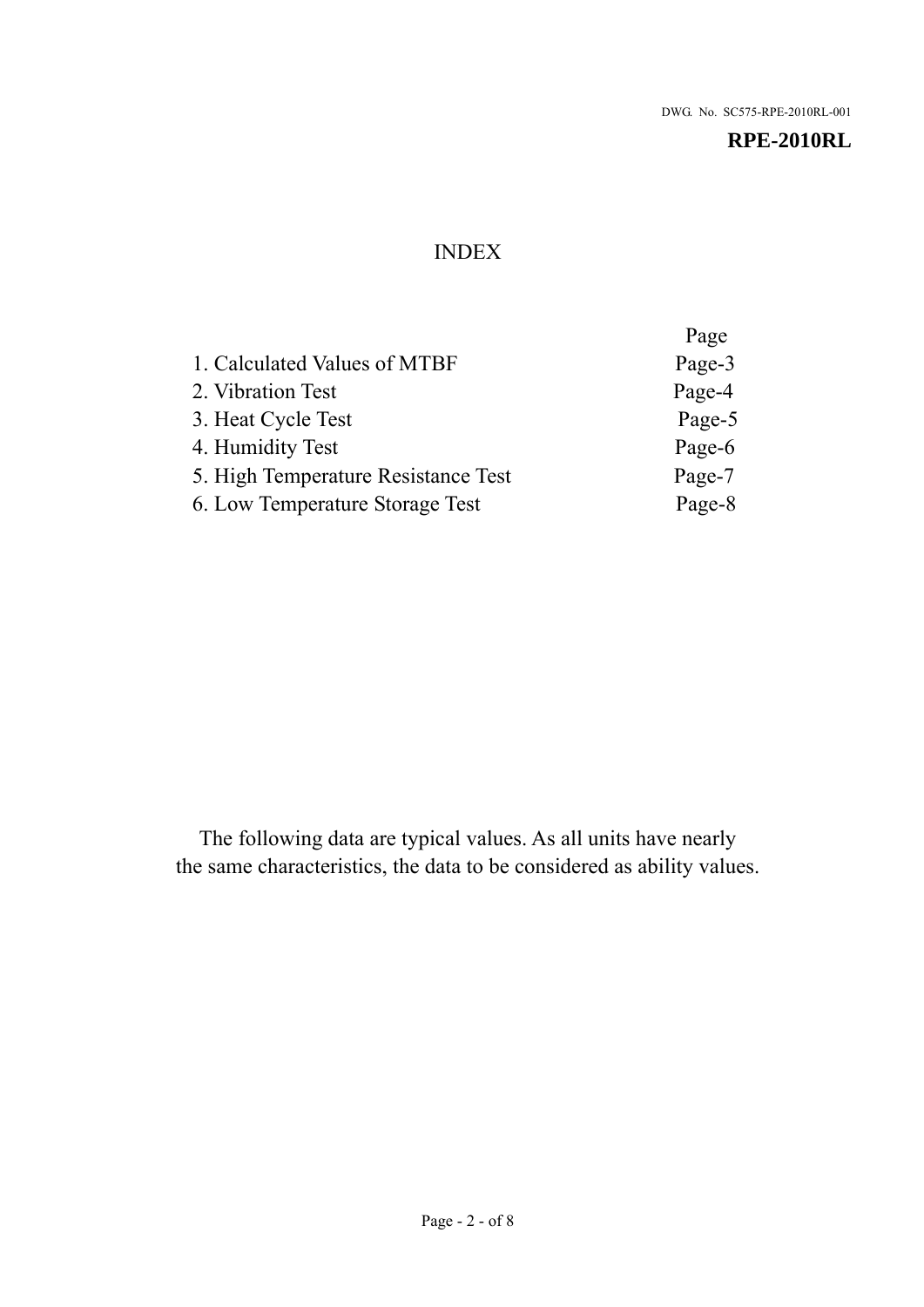1. Calculated Values of MTBF

MODEL:RPE-2010RL

(1)Calculating Method

Calculated Based on parts stress Reliability projection of MIL-HDBK-217F NOTICE2.

Individual failure rates  $\lambda$  G is given to each part and MTBF is

Calculated by the count of each part.

$$
MIBF = \frac{1}{\lambda_{\text{expap}}} = \frac{1}{\sum_{i=1}^{n} N_i (\lambda_{\text{G}} \pi_Q)_i} \times 10^6 \text{ (hours)}
$$

| $\lambda$ equip | : Total equipment failure rate (Failure / 106 Hours)            |
|-----------------|-----------------------------------------------------------------|
| $\lambda$ G     | : Generic failure rate for the <i>i</i> th generic part         |
|                 | (Failure/ 106 Hours)                                            |
| Ni              | : Quantity of i th generic part                                 |
| N               | : Number of different generic part categories                   |
| $\pi Q$         | : Generic quality factor for the i th generic part( $\pi Q=1$ ) |

## (2)MTBF Values

GF: Ground, Fixed

## $MTBF = 23,353,573$  (Hours)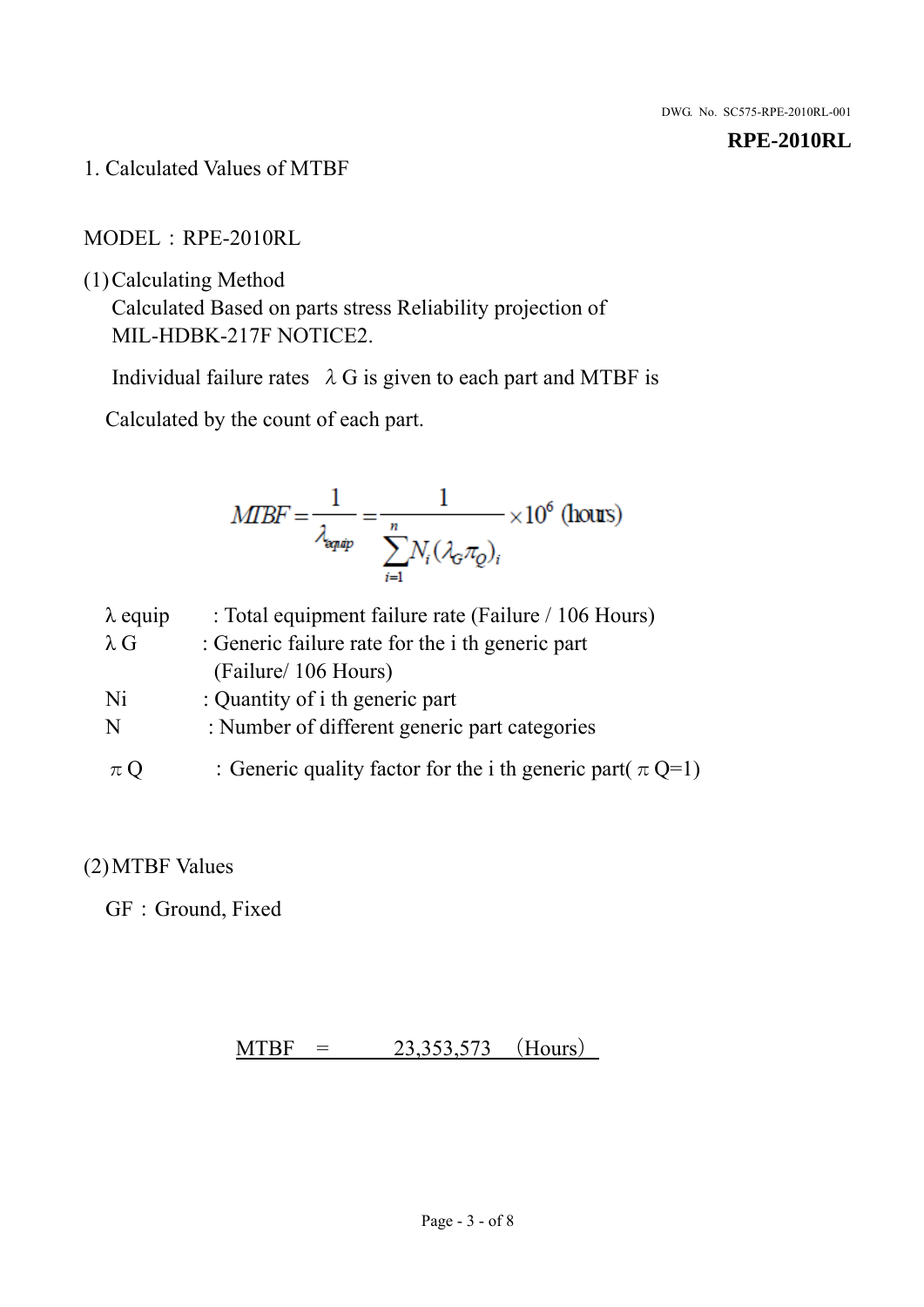#### 2. Vibration Test

## MODEL: RPE-2010RL (Representation Product : RPE-2010R)

- (1)Vibration Test Class Frequency Variable Endurance Test
- (2)Equipment Used Controller VS-1000-6, Vibrator 905-FN (IMV CORP.)
- (3)The Number of D.U.T (Device Under Test) 6 units
- (4) Test Conditions Frequency : 10~55Hz Amplitude : 1.5mm,Sweep for 1 min. Dimension and times : X,Y and Z Directions for 2 hours each.
- (5)The Method Fix the D.U.T on the fitting-stage
- (6)Test Results PASS

| Check item                        | Spec.                                 |                   | <b>Before Test</b> | After Test      |
|-----------------------------------|---------------------------------------|-------------------|--------------------|-----------------|
| Attenuation(dB)                   | Differential Mode: 25dB min.          | 10 MHz            | 38.78              | 38.55           |
|                                   |                                       | 30 MHz            | 53.11              | 52.66           |
|                                   | Common Mode: 25dB min.                | 5 MHz             | 36.35              | 36.07           |
|                                   |                                       | 20 MHz            | 63.21              | 62.52           |
| Leakage Current (mA)              | $0.5mA$ max. $(250V, 60Hz)$           | Line1             | 0.24               | 0.24            |
|                                   |                                       | Line <sub>2</sub> | 0.24               | 0.24            |
| DC Resistance (m $\Omega$ )       | $m\Omega$<br>30<br>max.               |                   | 9.37               | 9.35            |
| <b>Test Voltage</b>               | $L-L$ : 1768Vdc 60sec.                |                   | <b>OK</b>          | <b>OK</b>       |
|                                   | $L-E$ : 1500Vdc 60sec.                |                   |                    |                 |
| Isolation Resistance(M $\Omega$ ) | 100<br>$M \Omega$ min.(500Vdc 60sec.) |                   | $6.04 \times E5$   | $5.76\times E5$ |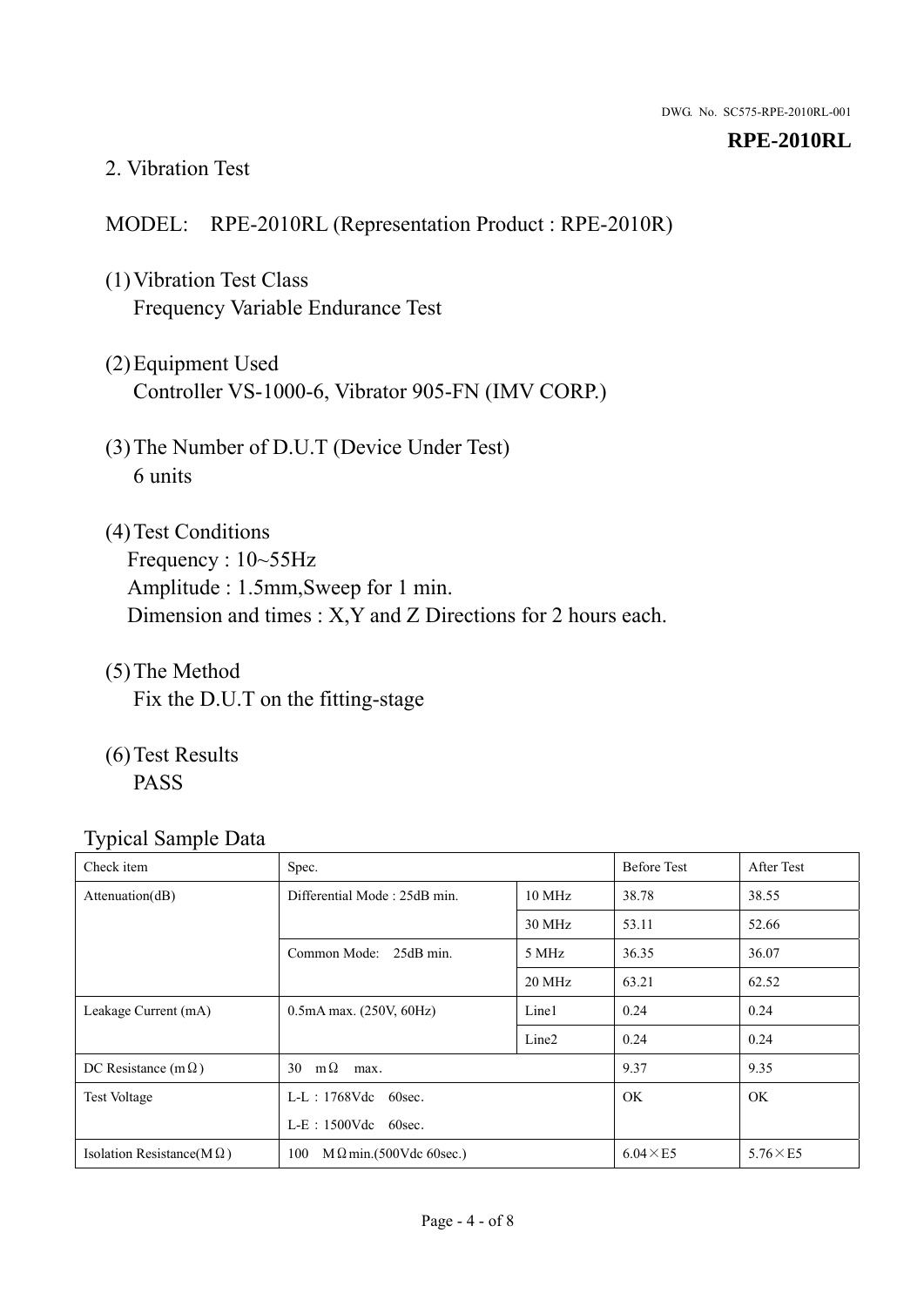## 3. Heat Cycle Test

## MODEL: RPE-2010RL (Representation Product : RPE-2010R)

## (1)Equipment Used TEMPERATURE CHAMBER TSA-71H-W (ESPEC CORP.)

- (2)The Number of D.U.T (Device Under Test) 6 units
- 1 cycle (3)Test Conditions 30<sub>min</sub>  $+85^{\circ}$ C 3min. Ambient Temperature : -25~+85℃ Test Cycles: 100 cycles  $-25^{\circ}$ C 30min.

(4)The Method

Before the test check if there is no abnormal characteristics and put the D.U.T in the testing chamber. Then test it in the above cycles, After the test is completed leave it for 1 hour at room temperature and check it if there is no abnormal each characteristics.

#### (5)Test Results PASS

| Check item                        | Spec.                                  |                   | <b>Before Test</b> | After Test      |
|-----------------------------------|----------------------------------------|-------------------|--------------------|-----------------|
| Attention(dB)                     | Differential Mode: 25dB min.<br>10 MHz |                   | 38.82              | 38.66           |
|                                   |                                        | 30 MHz            | 53.20              | 52.99           |
|                                   | Common Mode: 25dB min.                 | 5MHz              | 36.34              | 35.99           |
|                                   |                                        | 20 MHz            | 60.39              | 60.47           |
| Leakage Current (mA)              | $0/5$ mA max. (250V, 60Hz)             | Line1             | 0.24               | 0.24            |
|                                   |                                        | Line <sub>2</sub> | 0.24               | 0.24            |
| DC Resistance (m $\Omega$ )       | $m\Omega$<br>30<br>max.                |                   | 9.30               | 9.30            |
| <b>Test Voltage</b>               | $L-L$ : 1768Vdc 60sec.                 |                   | OK.                | OK.             |
|                                   | $L-E$ : 1500Vdc 60sec.                 |                   |                    |                 |
| Isolation Resistance(M $\Omega$ ) | 100<br>$M\Omega$ min.(500Vdc 60sec.)   |                   | $5.32\times E5$    | $5.17\times E5$ |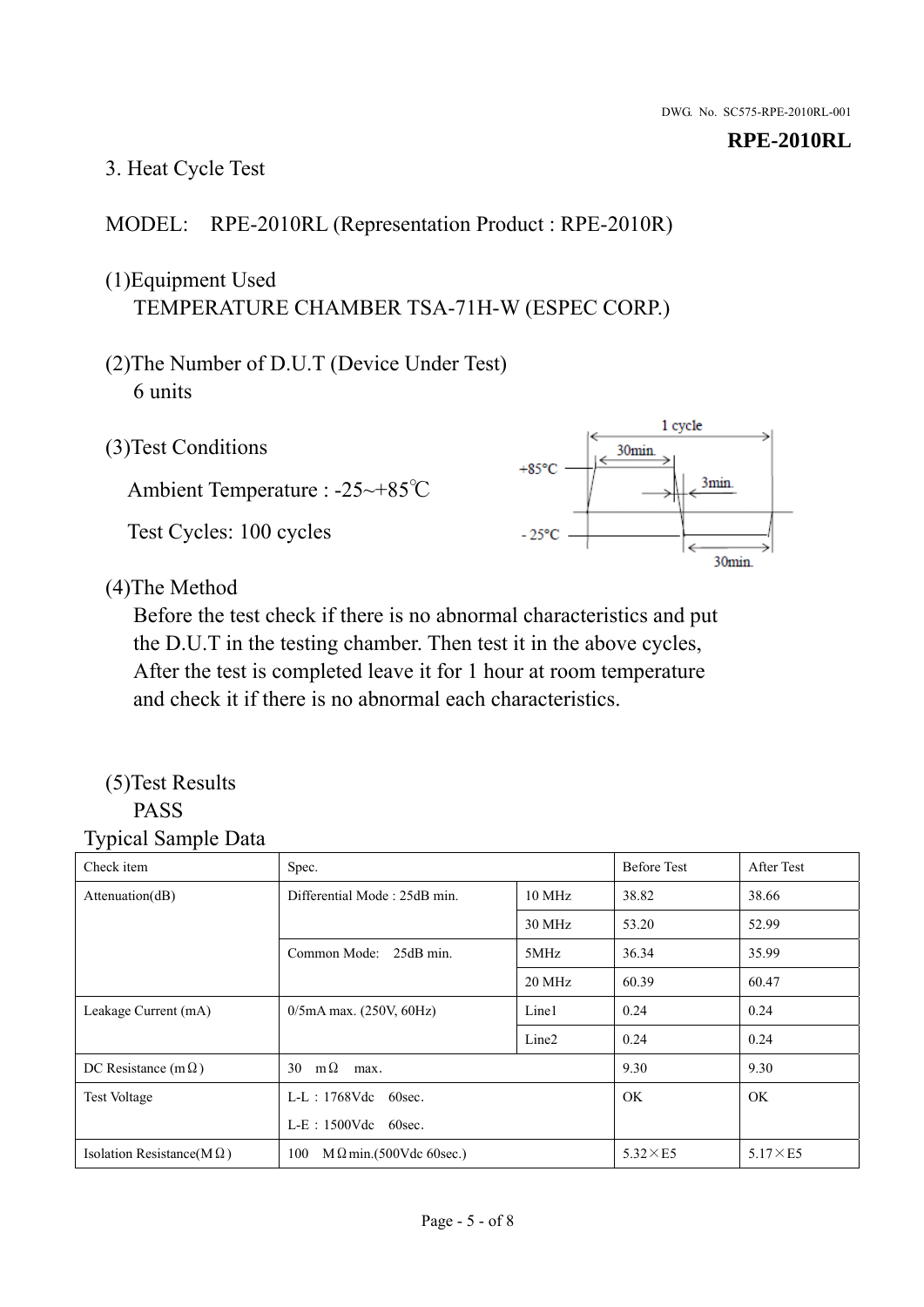## 4. Humidity Test

## MODEL: RPE-2010RL (Representation Product : RPE-2010R)

## (1)Equipment Used TEMP. & HUMID. CHAMBER PR-4KT (ESPEC CORP.)

- (2)The Number of D.U.T (Device Under Test) 6 units
- (3)Test Conditions

Ambient Temperature : +40℃

Test Times: 500 hours Ambient Humidity: 90~95%RH No Dewdrop

#### (4)The Method

Before the test check if there is no abnormal characteristics and put the D.U.T in the testing chamber. Then test it in the above conditions. After the test is completed leave it for 1 hour at room temperature and check it if there is no abnormal each characteristics.

## (5)Test Results

## PASS

| ັ່<br>л.<br>Check item            | Spec.                                  |                   | <b>Before Test</b> | After Test      |
|-----------------------------------|----------------------------------------|-------------------|--------------------|-----------------|
| Attenuation(dB)                   | Differential Mode: 25dB min.<br>10 MHz |                   | 39.49              | 39.52           |
|                                   |                                        | 30 MHz            | 52.90              | 53.08           |
|                                   | Common Mode: 25dB min.                 | 5Hz               | 36.58              | 36.81           |
|                                   |                                        | 20 MHz            | 61.90              | 61.53           |
| Leakage Current (mA)              | $0.5mA$ max. $(250V, 60Hz)$            | Line1             | 0.25               | 0.25            |
|                                   |                                        | Line <sub>2</sub> | 0.24               | 0.24            |
| DC Resistance (m $\Omega$ )       | $30m\Omega$<br>max.                    |                   | 9.18               | 9.10            |
| <b>Test Voltage</b>               | $L-L$ : 1768Vdc 60sec.                 |                   | OK.                | OK.             |
|                                   | $L-E$ : 1500Vdc 60sec.                 |                   |                    |                 |
| Isolation Resistance(M $\Omega$ ) | $M \Omega$ min.(500Vdc 60sec.)<br>100  |                   | $5.66\times E5$    | $5.75\times E5$ |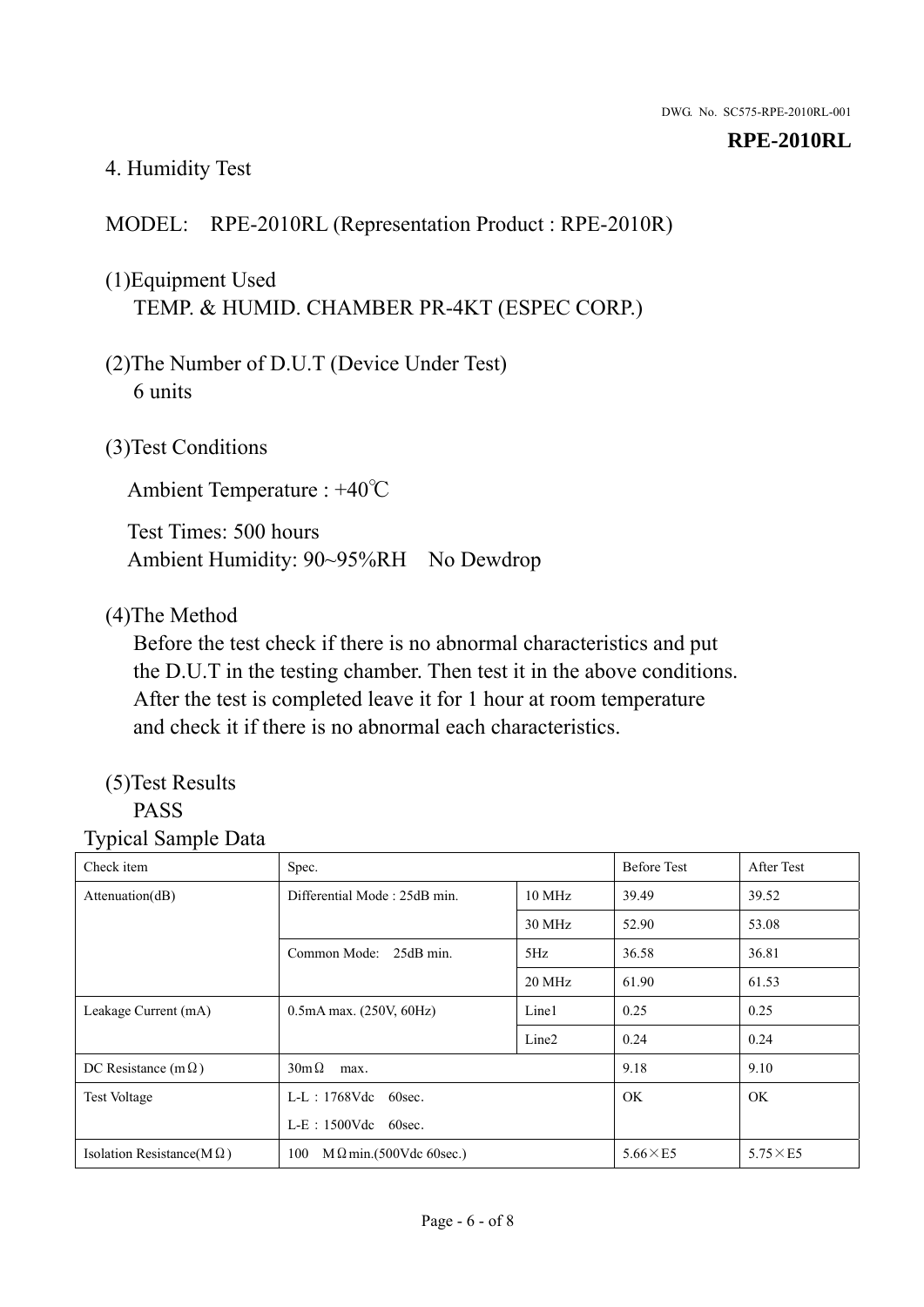### 5. High Temperature Resistance Test

## MODEL: RPE-2010RL (Representation Product : RPE-2010R)

## (1)Equipment Used TEMPERATURE CHAMBER PHH-300 (ESPEC CORP.)

- (2)The Number of D.U.T (Device Under Test) 6 units
- (3)Test Conditions

Ambient Temperature : +55℃

Test Times: 500 hours Operating: DC 10A

#### (4)The Method

Before the test check if there is no abnormal characteristics and put the D.U.T in the testing chamber. Then test it in the above conditions. After the test is completed leave it for 1 hour at room temperature and check it if there is no abnormal each characteristics.

## (5)Test Results

## PASS

| . .<br>Check item                 | Spec.                                  |                   | <b>Before Test</b> | After Test      |
|-----------------------------------|----------------------------------------|-------------------|--------------------|-----------------|
| Attention(dB)                     | Differential Mode: 25dB min.<br>10 MHz |                   | 39.38              | 39.08           |
|                                   |                                        | 30 MHz            | 53.52              | 53.99           |
|                                   | Common Mode: 25dB min.                 | 5MHz              | 36.41              | 36.48           |
|                                   |                                        | 20 MHz            | 61.94              | 61.26           |
| Leakage Current (mA)              | $0.5mA$ max. $(250V, 60Hz)$            | Line1             | 0.24               | 0.24            |
|                                   |                                        | Line <sub>2</sub> | 0.24               | 0.24            |
| DC Resistance (m $\Omega$ )       | $30m\Omega$<br>max.                    |                   | 9.35               | 9.20            |
| <b>Test Voltage</b>               | $L-L$ : 1768Vdc 60sec.                 |                   | <b>OK</b>          | OK.             |
|                                   | $L-E$ : 1500Vdc 60sec.                 |                   |                    |                 |
| Isolation Resistance( $M\Omega$ ) | 100<br>$M \Omega$ min.(500Vdc 60sec.)  |                   | $5.45\times E5$    | $5.33\times E5$ |